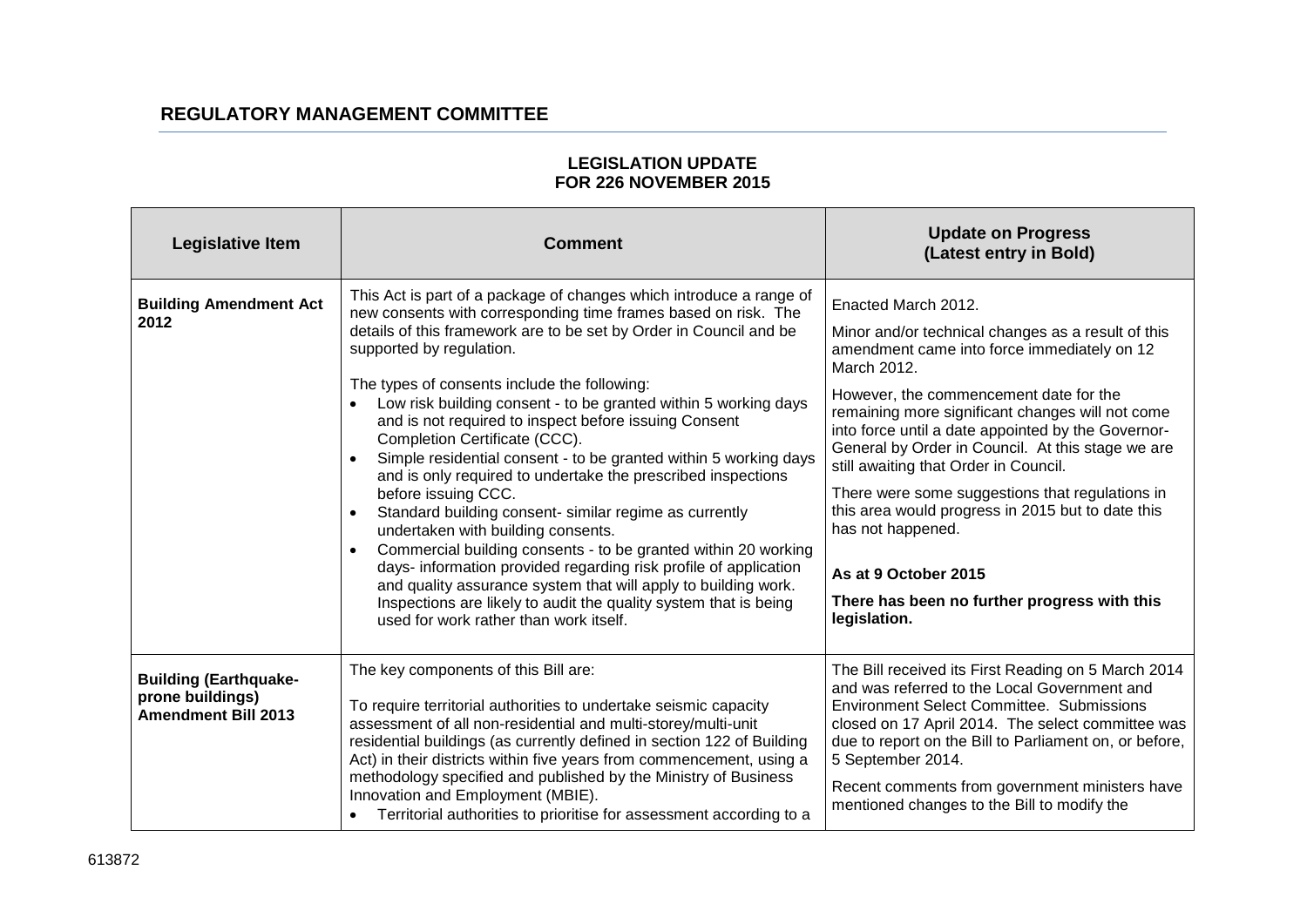| <b>Legislative Item</b>                                                          | <b>Comment</b>                                                                                                                                                                                                                                                                                                                                                                                                                                                                                                                                                                                                                                                                  | <b>Update on Progress</b><br>(Latest entry in Bold)                                                                                                                                                                                                                                                                                                                                                                                                                                                                                                                                 |
|----------------------------------------------------------------------------------|---------------------------------------------------------------------------------------------------------------------------------------------------------------------------------------------------------------------------------------------------------------------------------------------------------------------------------------------------------------------------------------------------------------------------------------------------------------------------------------------------------------------------------------------------------------------------------------------------------------------------------------------------------------------------------|-------------------------------------------------------------------------------------------------------------------------------------------------------------------------------------------------------------------------------------------------------------------------------------------------------------------------------------------------------------------------------------------------------------------------------------------------------------------------------------------------------------------------------------------------------------------------------------|
|                                                                                  | framework to be specified and published by MBIE.<br>Territorial authorities to provide the results of the assessments<br>$\bullet$<br>to the relevant building owner.<br>Owners will be able to provide an engineering assessment as<br>$\bullet$<br>specified by MBIE if they disagree with the territorial authorities'<br>assessment.<br>There will be a National Register on earthquake prone buildings<br>$\bullet$<br>held by MBIE that will be able to be searched by public.<br>There will also be the ability for owners to seek exemptions<br>$\bullet$<br>from these requirements from the territorial authorities and<br>special provisions for heritage buildings. | timeframes and types of buildings that may be<br>impacted.<br>The Local Government and Environment Select<br>Committee report is now due on 30 July 2015.<br>There are likely to be significant changes to this bill<br>as a result of the select committee process.<br>The bill as reported back to Parliament does not<br>have any significant changes for our district.<br>As at 12 November 2015<br>The Local Government and Environment Select<br><b>Committee reported back on 2 September 2015</b><br>and this bill is currently awaiting further<br>readings in Parliament. |
| <b>Weathertight Homes</b><br><b>Resolution Services</b><br><b>Amendment Bill</b> | This bill was introduced into Parliament on 23 February 2015 and<br>deals with the following matters<br>• Assists claimants in similar circumstances as the Osborne's<br>receive the benefits of the Supreme Court decision(this was<br>regarding timing of work)<br>Deals with uncertainty of claimants when legislation<br>$\bullet$<br>timeframe expires<br>It clarifies the standing of regulations that have been recently<br>gazetted.                                                                                                                                                                                                                                    | This bill has been referred to the Local Government<br>and Environment Select Committee. This bill is not<br>likely to have any significant impact on the claims<br>received by this Council.<br>As at 12 November 2015<br>This bill had its second reading on 17<br>September 2015.                                                                                                                                                                                                                                                                                                |
| Food Act 2014                                                                    | The Food Act 2014 introduces some fundamental changes to NZ's<br>domestic food regulatory regime. The Act has come about through<br>research conducted since 2003 as part of the Domestic Food<br>Review - only the second review of the domestic food sector in<br>over 30 years. Through a risk-based approach, it seeks to:<br>clarify the role of regulators,<br>$\bullet$<br>remove the need for local bylaws, by having a single set of<br>$\bullet$<br>rules for training, registration and other food safety aspects, and                                                                                                                                               | The Food Bill received Royal Assent on 6 June<br>2014. The Food Act 2014 will come fully into force<br>on 1 March 2016 unless brought into force earlier<br>through an Order in Council.<br>A report providing an overview of the Food Act<br>2014 was provided to the 2 October 2014 meeting<br>of this Committee.                                                                                                                                                                                                                                                                 |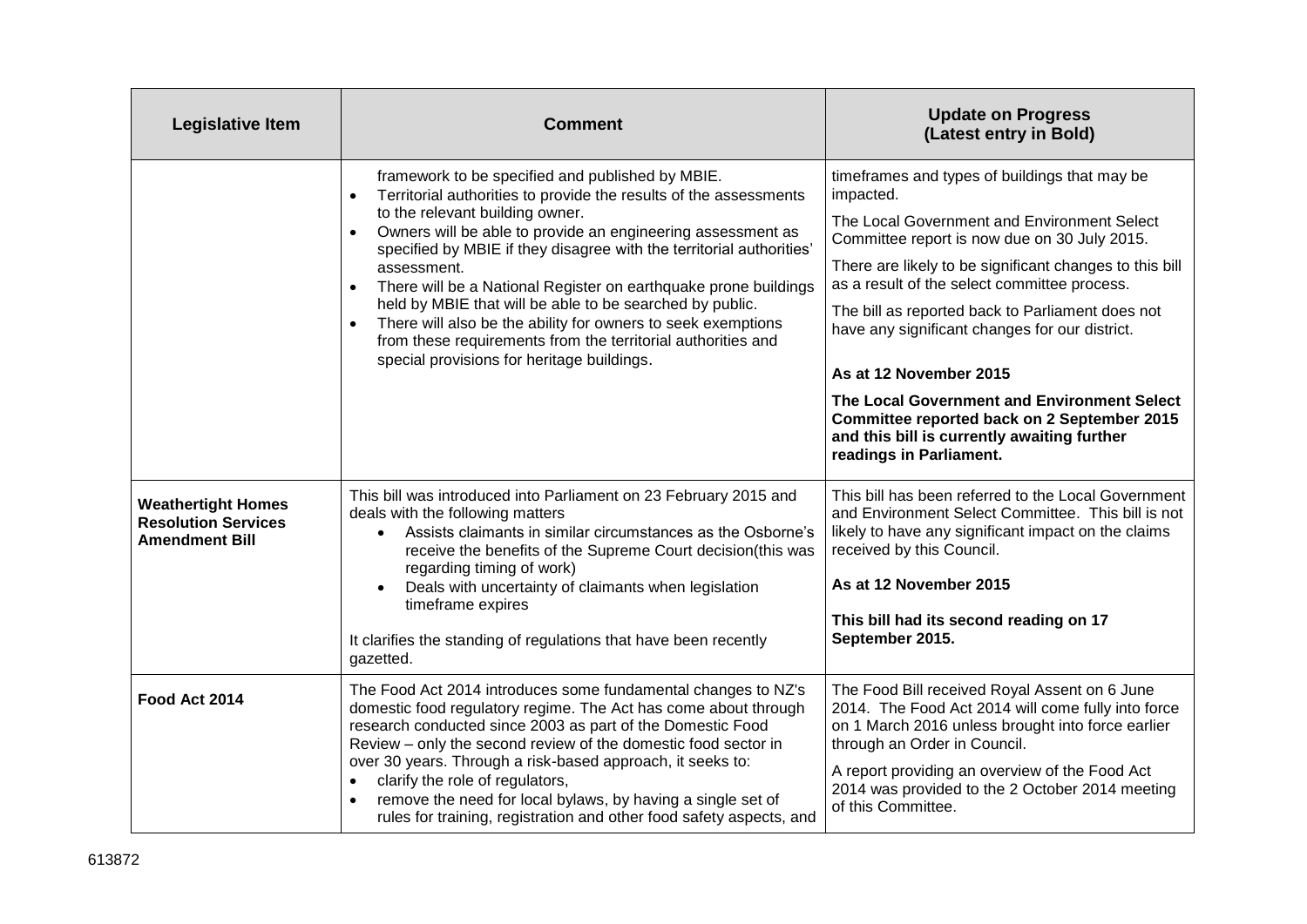| <b>Legislative Item</b> | <b>Comment</b>                                                                                                                                                                 | <b>Update on Progress</b><br>(Latest entry in Bold)                                                                                                                                                                                                                                                                                           |
|-------------------------|--------------------------------------------------------------------------------------------------------------------------------------------------------------------------------|-----------------------------------------------------------------------------------------------------------------------------------------------------------------------------------------------------------------------------------------------------------------------------------------------------------------------------------------------|
|                         | improve compliance and enforcement.                                                                                                                                            | As at 26 August 2015                                                                                                                                                                                                                                                                                                                          |
|                         | Where appropriate these new requirements will be reflected (once<br>we have the detail of the associated regulations) in the<br>Environmental Health quality assurance system. | An update was received by MPI with regard to the<br>proposed regulations and some updates from<br>Cabinet.                                                                                                                                                                                                                                    |
|                         |                                                                                                                                                                                | 1. Extended registration period for national<br>programmes                                                                                                                                                                                                                                                                                    |
|                         |                                                                                                                                                                                | National programme businesses will now only<br>require registration every two years as part of the<br>plan to reduce costs for low risk businesses (coffee<br>carts, honey manufacture, fruit and vegetable<br>shops, corner dairies, petrol stations, breweries<br>etc). Currently national programme businesses<br>have to register yearly. |
|                         |                                                                                                                                                                                | 2. End date of the Food Act's introductory period<br>It has been confirmed that the end date for                                                                                                                                                                                                                                              |
|                         |                                                                                                                                                                                | premises transitioning into the new system will be<br>28 February 2019.                                                                                                                                                                                                                                                                       |
|                         |                                                                                                                                                                                | 3. Creation of new food sector for the purposes of<br>transition                                                                                                                                                                                                                                                                              |
|                         |                                                                                                                                                                                | This means premises currently working under a<br>food control plan (VIP) or a food safety programme<br>will have the full 3 years to transition.                                                                                                                                                                                              |
|                         |                                                                                                                                                                                | Cost recovery<br>4.                                                                                                                                                                                                                                                                                                                           |
|                         |                                                                                                                                                                                | The regulations will make it clear that TA's have the                                                                                                                                                                                                                                                                                         |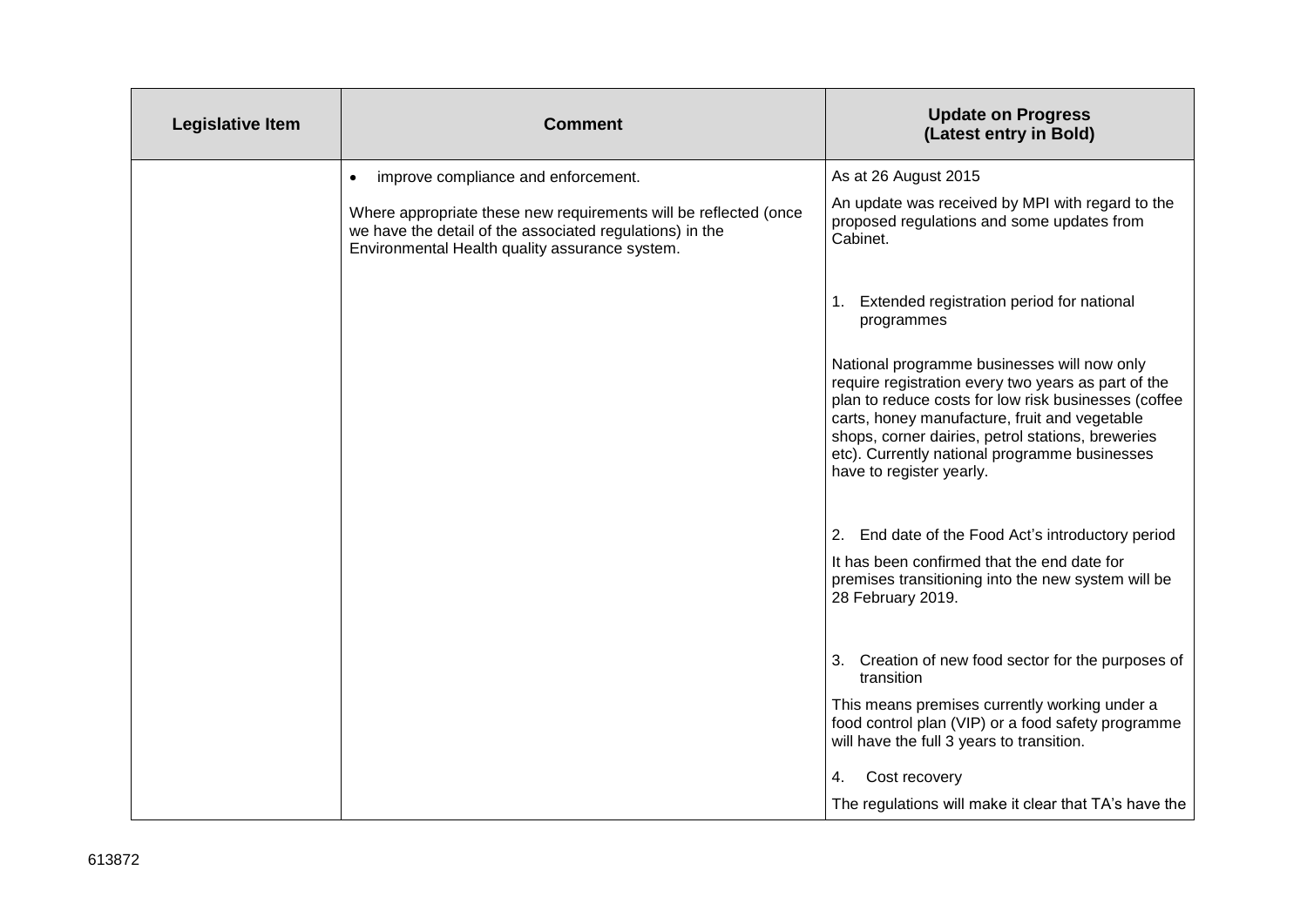| <b>Legislative Item</b>                      | <b>Comment</b>                                                                                                                                                                                                                                                                                                                                                                                                                                                                                                                                                       | <b>Update on Progress</b><br>(Latest entry in Bold)                                                                                                                                                                                                                                                                                                                                                                                                                                                                                                                                                                                                                                                                                                                                                                                                                               |
|----------------------------------------------|----------------------------------------------------------------------------------------------------------------------------------------------------------------------------------------------------------------------------------------------------------------------------------------------------------------------------------------------------------------------------------------------------------------------------------------------------------------------------------------------------------------------------------------------------------------------|-----------------------------------------------------------------------------------------------------------------------------------------------------------------------------------------------------------------------------------------------------------------------------------------------------------------------------------------------------------------------------------------------------------------------------------------------------------------------------------------------------------------------------------------------------------------------------------------------------------------------------------------------------------------------------------------------------------------------------------------------------------------------------------------------------------------------------------------------------------------------------------|
|                                              |                                                                                                                                                                                                                                                                                                                                                                                                                                                                                                                                                                      | ability to set fees and waive fees and charges.<br><b>Food Act Transition Update</b><br>Staff are scheduling visits to all restaurants and<br>cafes that hold on licences, as these premises will<br>be the first to transition on to food control plans.<br>There are approximately 80 of these premises, of<br>which 15 have already commenced working under<br>a Food Control Plan and the Food Team have<br>developed a plan to encourage as many<br>businesses as possible to come across to the new<br>legislated regime.<br>Visits commenced in August with the other 60 plus<br>establishments, with support and guidance being<br>offered. Of those visited a number have already<br>signed up to operate under the new system; staff<br>are conducting in house training where viable and<br>have planned group training sessions in October.<br>As at 11 November 2015 |
|                                              |                                                                                                                                                                                                                                                                                                                                                                                                                                                                                                                                                                      | No further update at this stage; although we<br>note submissions agenda item submitted by<br>staff on behalf of Council.                                                                                                                                                                                                                                                                                                                                                                                                                                                                                                                                                                                                                                                                                                                                                          |
| <b>Fencing of Swimming</b><br>Pools Act 1987 | The Government is changing the Fencing of Swimming Pools Act<br>1987 (the Act) to strike a better balance between protecting young<br>children from drowning in home pools and making the Act more<br>workable for pool owners and local councils. The changes take into<br>account 392 submissions received from safety groups, the pool<br>industry, local councils, pool owners and others during public<br>consultation.<br>The current Act provides little guidance on how councils approach<br>inspections and exemptions and as a result there is no national | The Government intends to introduce a Bill into<br>Parliament to amend the Fencing of Swimming<br>Pools Act 1987.<br>The timing of the changes will depend on the<br>Government's legislative priorities and the<br>parliamentary process. The parliamentary process<br>will include the Bill being referred to a select<br>committee - normally for six months.                                                                                                                                                                                                                                                                                                                                                                                                                                                                                                                  |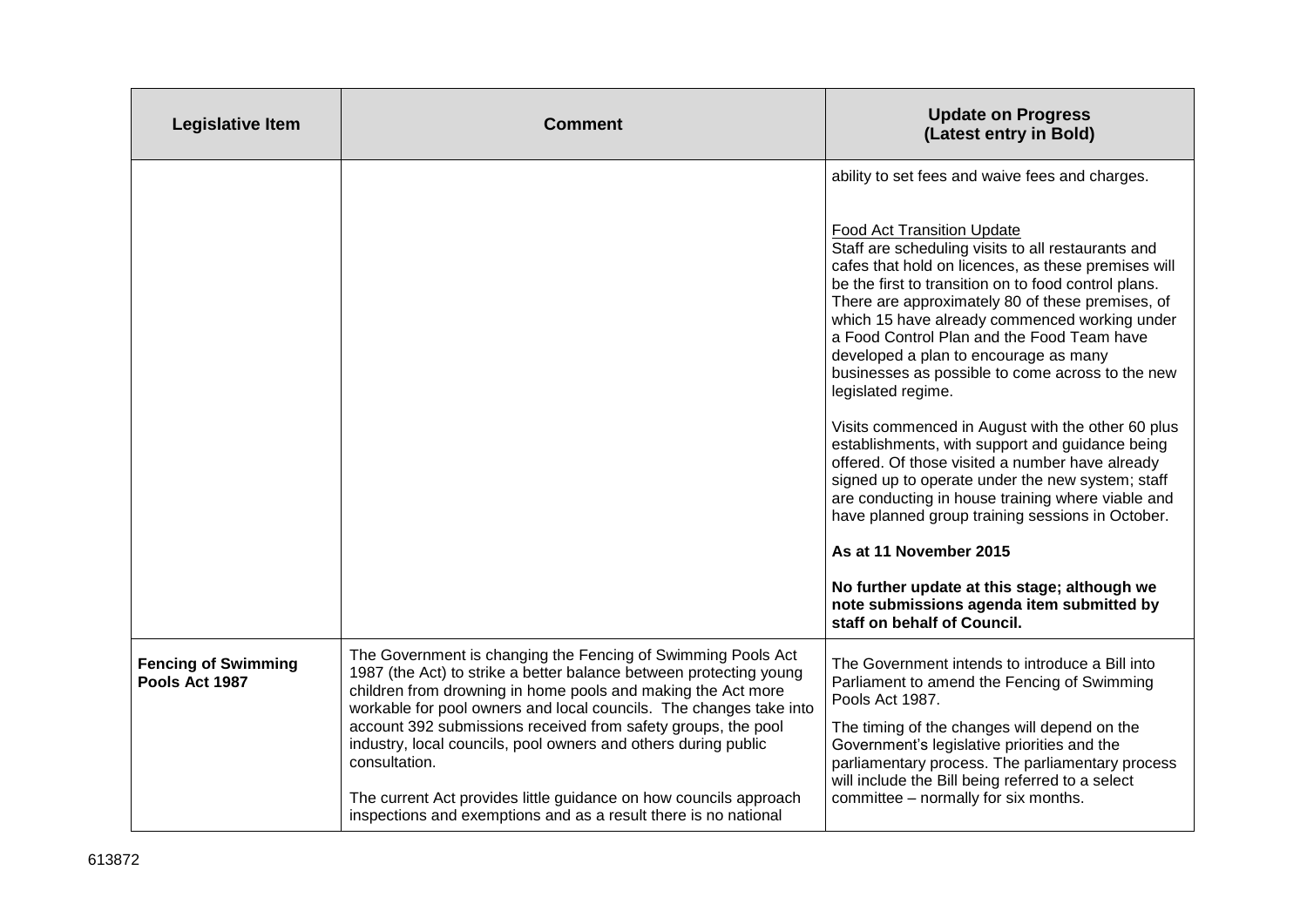| <b>Legislative Item</b> | <b>Comment</b>                                                                                                                                                                                                                                                                                                                                                                                                                                                                                                                                                                                                                                                                                                                                                                                                                                                                                                                                                                                                                                                                                                                                                                                                                                                                                                                                                                                                                                                                                                                                                                                                                                                                                                               | <b>Update on Progress</b><br>(Latest entry in Bold)                                                                                                                                                                                                                                                                                                                                                                                                                                                                                                                                                                                                                                                                                                                                                                                                                                                                                                                                                                                                                                                                                      |
|-------------------------|------------------------------------------------------------------------------------------------------------------------------------------------------------------------------------------------------------------------------------------------------------------------------------------------------------------------------------------------------------------------------------------------------------------------------------------------------------------------------------------------------------------------------------------------------------------------------------------------------------------------------------------------------------------------------------------------------------------------------------------------------------------------------------------------------------------------------------------------------------------------------------------------------------------------------------------------------------------------------------------------------------------------------------------------------------------------------------------------------------------------------------------------------------------------------------------------------------------------------------------------------------------------------------------------------------------------------------------------------------------------------------------------------------------------------------------------------------------------------------------------------------------------------------------------------------------------------------------------------------------------------------------------------------------------------------------------------------------------------|------------------------------------------------------------------------------------------------------------------------------------------------------------------------------------------------------------------------------------------------------------------------------------------------------------------------------------------------------------------------------------------------------------------------------------------------------------------------------------------------------------------------------------------------------------------------------------------------------------------------------------------------------------------------------------------------------------------------------------------------------------------------------------------------------------------------------------------------------------------------------------------------------------------------------------------------------------------------------------------------------------------------------------------------------------------------------------------------------------------------------------------|
|                         | uniformity. The Ministry of Business, Innovation and Employment<br>(MBIE) website states that councils will benefit from reduced costs<br>and uncertainty by:<br>clearer requirements for restricting access to pools,<br>enforcement tools designed to encourage voluntary<br>$\bullet$<br>compliance, with councils having the power to issue warning<br>notices and ultimately infringement notices,<br>councils being required to inspect swimming pools at least<br>every five years,<br>and<br>clarification that councils are not required to locate and inspect<br>$\bullet$<br>spa pools and portable pools - but may inspect properties they<br>believe contain non-compliant spa pools and portable pools.<br>Other changes to note include:<br>clearer requirements for restricting access to swimming pools,<br>$\bullet$<br>child-resistant spa pools will no longer require an additional<br>$\bullet$<br>means of restricting access,<br>retailers will be required to inform people who purchase spa<br>pools and portable pools of their obligations,<br>portable pools will be exempt if they are shallower than 300mm<br>- a depth of pool that is generally practical to empty after each<br>use.<br>garden ponds and other water hazards will be exempt if they<br>are not intended for swimming, and<br>powers are created for councils to issue infringement notices<br>and \$500 fee for persons not complying with a notice to remedy<br>a breach of the Act.<br>Where appropriate these new requirements will be reflected in (1)<br>KPI's and (2) the yet to be developed Compliance Monitoring<br>quality assurance system.<br>The following shows how the proposed Bill has moved on following | In the meantime, councils and pool owners must<br>comply with the current Act.<br>As at October 1 2015<br>The Bill has moved on following consideration by<br>Cabinet in 2013 and now submissions are being<br>sought on the revised proposals.<br>Compliance staff believe that the proposals will<br>help clarify some of the anomalies that are created<br>due to the interpretations of the Fencing Of<br>Swimming Pools Act 1987 (FOSP Act) and differing<br>views within the Building Act.<br>They do feel that there are still issues that could be<br>addressed regarding older pools that struggle to<br>comply.<br>The FOSP Act is retrospective and there are<br>anomalies with respect to rail distances versus<br>footholds to enable climbing, versus fence heights<br>and these things create problems for owners and<br>officers alike. There is an opportunity to eliminate<br>these inconsistencies if they are addressed by<br><b>Central Government.</b><br>As at 11 November 2015<br>No further update at this stage; although we<br>note submission has been put in on proposed<br>Bill by KCDC (see agenda item). |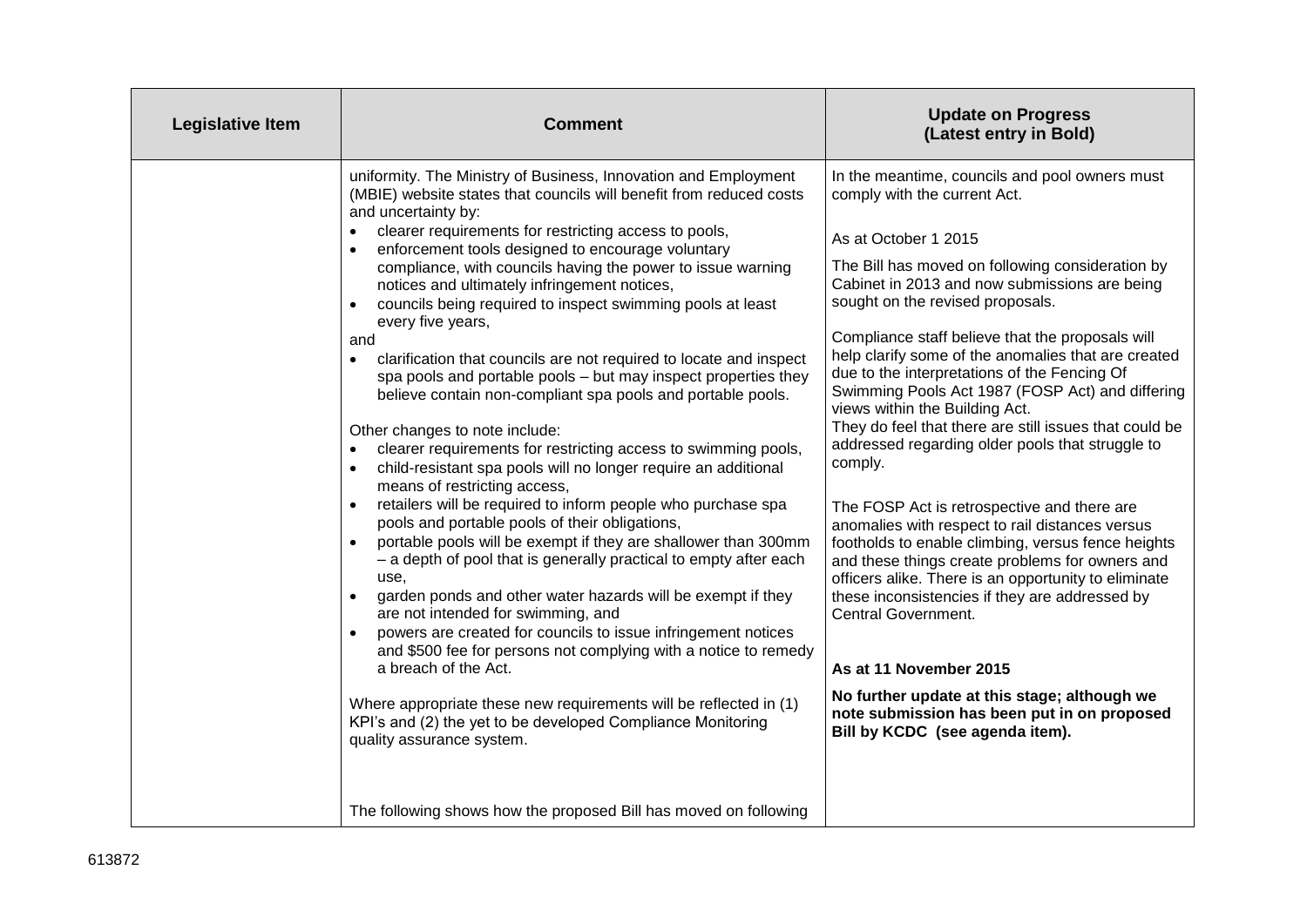| Legislative Item | <b>Comment</b>                                                                                                                                                                                                                                                          | <b>Update on Progress</b><br>(Latest entry in Bold) |
|------------------|-------------------------------------------------------------------------------------------------------------------------------------------------------------------------------------------------------------------------------------------------------------------------|-----------------------------------------------------|
|                  | the initial submissions process and the changes cabinet has<br>considered:                                                                                                                                                                                              |                                                     |
|                  | What modifications has Cabinet made to the decisions it made<br>in November 2013?                                                                                                                                                                                       |                                                     |
|                  | The threshold for exempting portable pools<br>The current threshold for exempting portable pools will remain at 40<br>centimetres of water.                                                                                                                             |                                                     |
|                  | The frequency of council inspections<br>Councils will be required to inspect swimming pools once every five<br>years.                                                                                                                                                   |                                                     |
|                  | Prosecutions as part of the enforcement regime<br>Prosecutions will be part of the enforcement toolkit for councils,<br>along with warning notices4 and infringement notices.                                                                                           |                                                     |
|                  | Including the provisions in the Building Act 2004<br>The Fencing of Swimming Pools Act 1987 will be repealed and the<br>pool safety rules will be included in the Building Act 2004.                                                                                    |                                                     |
|                  | What changes are being made?<br>The Building (Pools) Amendment Bill will change the pool safety<br>rules.                                                                                                                                                               |                                                     |
|                  | The main changes are:                                                                                                                                                                                                                                                   |                                                     |
|                  | . Spa pools and hot tubs with safety covers will no longer require an<br>additional barrier (e.g. a fence) because safety covers already<br>provide adequate protection. Furthermore, people will no longer<br>need to obtain a building consent to install a spa pool. |                                                     |
|                  | • Councils will now be required to inspect swimming pools every five<br>years because pool barriers tend to deteriorate over time.                                                                                                                                      |                                                     |
|                  | • Retailers will now be required to inform people who buy spa and                                                                                                                                                                                                       |                                                     |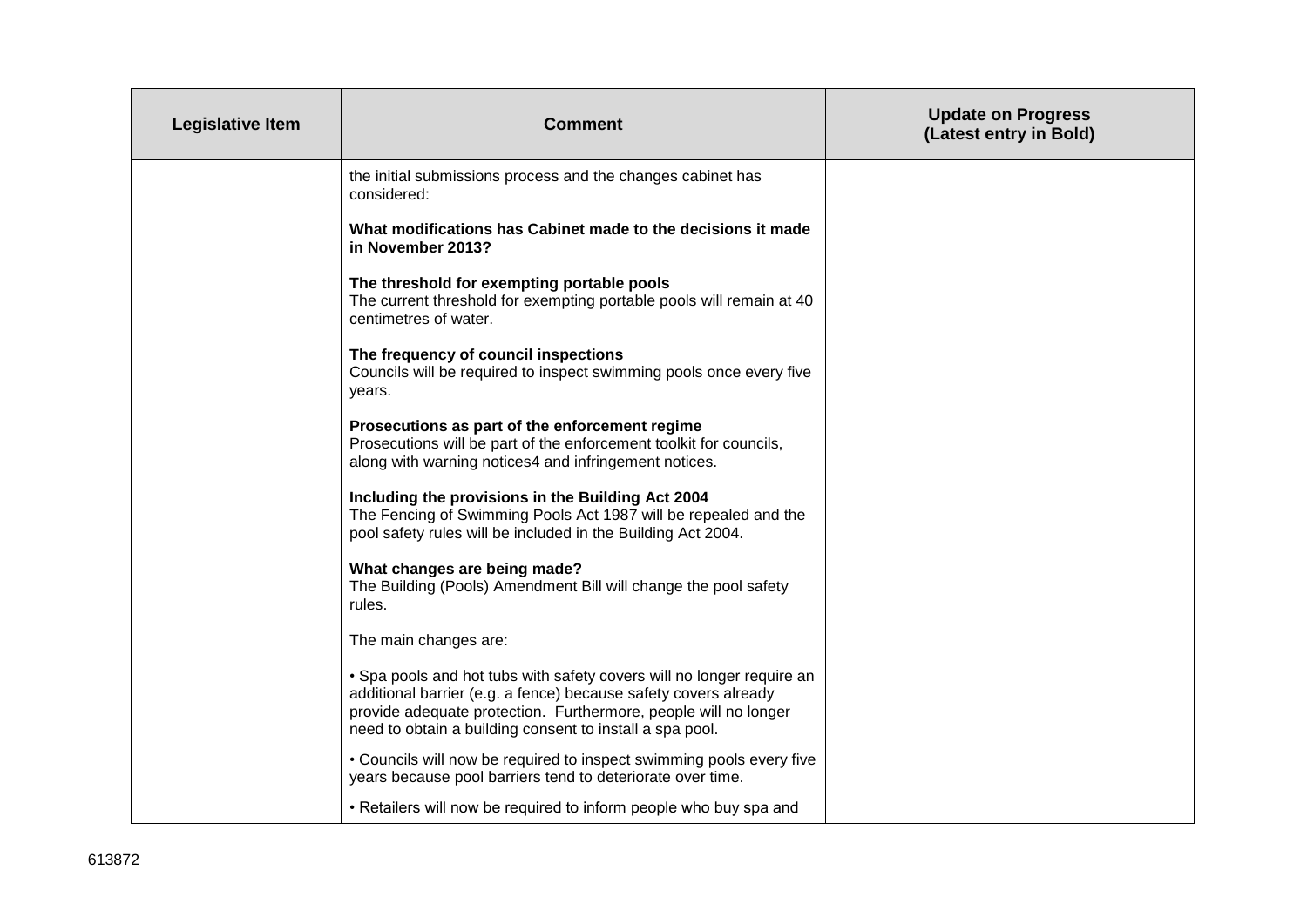| <b>Legislative Item</b>                       | <b>Comment</b>                                                                                                                                                                                                                                                                                                                                                                                                                                                                                                                                    | <b>Update on Progress</b><br>(Latest entry in Bold)                                |
|-----------------------------------------------|---------------------------------------------------------------------------------------------------------------------------------------------------------------------------------------------------------------------------------------------------------------------------------------------------------------------------------------------------------------------------------------------------------------------------------------------------------------------------------------------------------------------------------------------------|------------------------------------------------------------------------------------|
|                                               | portable pools of the pool safety rules.                                                                                                                                                                                                                                                                                                                                                                                                                                                                                                          |                                                                                    |
|                                               | • People will have more clarity and flexibility when installing new<br>pool barriers                                                                                                                                                                                                                                                                                                                                                                                                                                                              |                                                                                    |
|                                               | Doors opening directly to the pool area will need to be self-closing<br>or fitted with an alarm.                                                                                                                                                                                                                                                                                                                                                                                                                                                  |                                                                                    |
|                                               | . Non-residential pools (such as public, school and hospital pools)<br>will be removed from the pool safety regime.                                                                                                                                                                                                                                                                                                                                                                                                                               |                                                                                    |
|                                               | • Garden ponds and other water hazards will be exempt from the<br>rules.                                                                                                                                                                                                                                                                                                                                                                                                                                                                          |                                                                                    |
| <b>Resource Management</b><br><b>Act 1991</b> | During the last term of Government proposed amendments to the<br>RMA were announced. Some of those amendments were enacted<br>and the remainder (Phase Two amendments) are understood to be                                                                                                                                                                                                                                                                                                                                                       | As at 12 October 2015                                                              |
| (Phase 2 amendments)                          | proposed to be enacted during the current term. The following taken<br>from the Ministry for the Environment website gives some context to<br>the proposals.                                                                                                                                                                                                                                                                                                                                                                                      | The programme for the roll out of the Phase II<br>amendments is not yet available. |
|                                               | These proposals would make further improvements to the RMA and<br>resource management more broadly, including how fresh water is<br>managed and used. Main elements of the proposals include:                                                                                                                                                                                                                                                                                                                                                     |                                                                                    |
|                                               | clearer national direction and tools<br>single, local resource management plans that address future<br>environmental and development priorities and cover all local,<br>regional and national issues; replacing the range of planning<br>documents we have today<br>simpler, faster and fewer resource consents<br>Māori interests and values to be considered earlier in<br>$\bullet$<br>resource management planning processes with solutions<br>developed upfront<br>comprehensive management of natural hazards in planning<br>and consenting |                                                                                    |